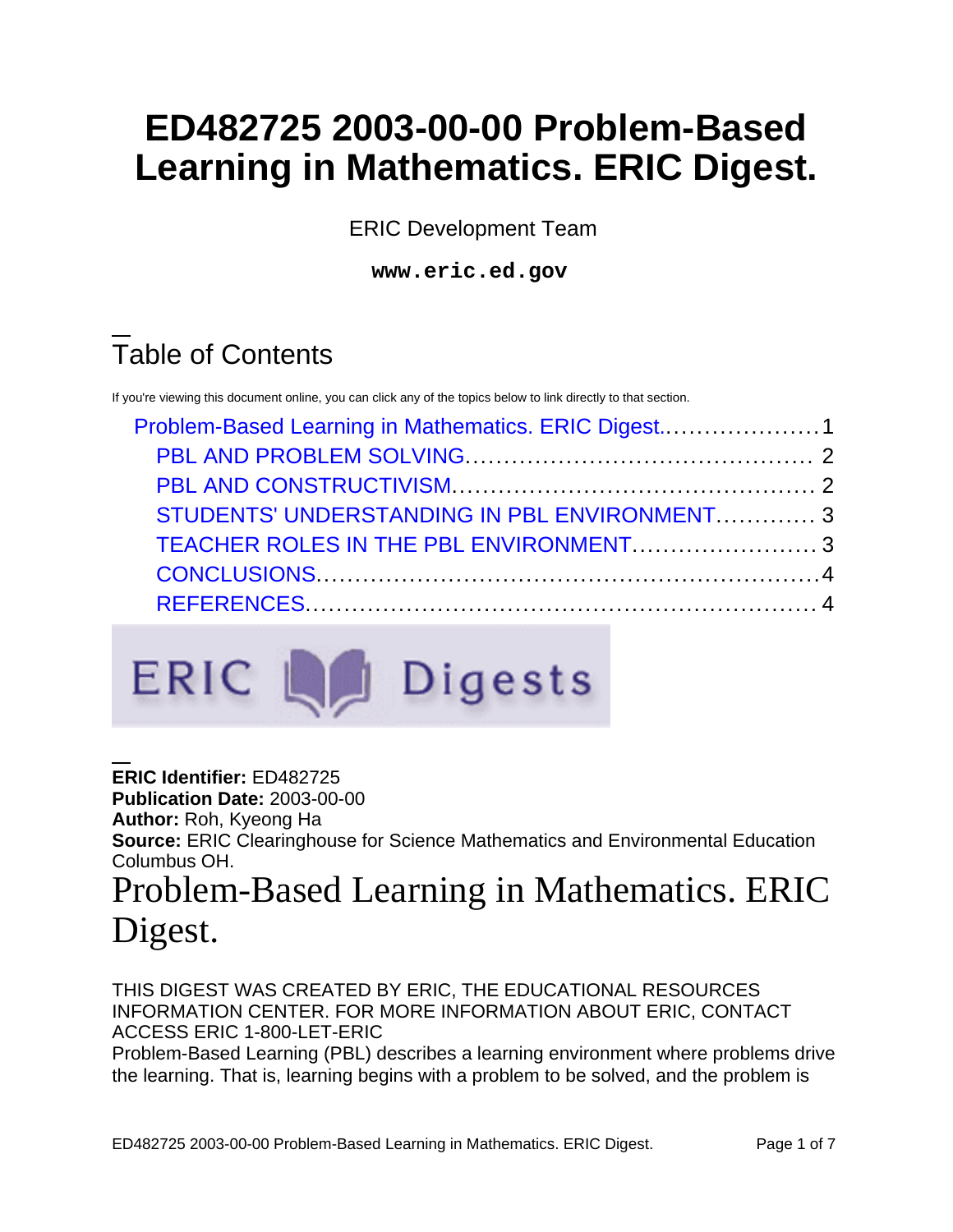posed is such a way that students need to gain new knowledge before they can solve the problem. Rather than seeking a single correct answer, students interpret the problem, gather needed information, identify possible solutions, evaluate options, and present conclusions. Proponents of mathematical problem solving insist that students become good problem solvers by learning mathematical knowledge heuristically. Students' successful experiences in managing their own knowledge also helps them solve mathematical problems well (Shoenfeld, 1985; Boaler, 1998). Problem-based learning is a classroom strategy that organizes mathematics instruction around problem solving activities and affords students more opportunities to think critically, present their own creative ideas, and communicate with peers mathematically (Krulik & Rudnick, 1999; Lewellen & Mikusa, 1999; Erickson, 1999; Carpenter et al., 1993; Hiebert et al., 1996; Hiebert et al., 1997).

## <span id="page-1-0"></span>PBL AND PROBLEM SOLVING

Since PBL starts with a problem to be solved, students working in a PBL environment must become skilled in problem solving, creative thinking, and critical thinking. Unfortunately, young children's problem-solving abilities seem to have been seriously underestimated. Even kindergarten children can solve basic multiplication problems (Thomas et al., 1993) and children can solve a reasonably broad range of word problems by directly modeling the actions and relationships in the problem, just as children usually solve addition and subtraction problems through direct modeling. Those results are in contrast to previous research assumptions that the structures of multiplication and division problems are more complex than those of addition and subtraction problems. However, this study shows that even kindergarten children may be able to figure out more complex mathematical problems than most mathematics curricula suggest. PBL in mathematics classes would provide young students more opportunities to think critically, represent their own creative ideas, and communicate with their peers mathematically.

## <span id="page-1-1"></span>PBL AND CONSTRUCTIVISM

The effectiveness of PBL depends on student characteristics and classroom culture as well as the problem tasks. Proponents of PBL believe that when students develop methods for constructing their own procedures, they are integrating their conceptual knowledge with their procedural skill.

Limitations of traditional ways of teaching mathematics are associated with teacher-oriented instruction and the "ready-made" mathematical knowledge presented to students who are not receptive to the ideas (Shoenfeld, 1988). In these circumstances, students are likely to imitate the procedures without deep conceptual understanding. When mathematical knowledge or procedural skills are taught before students have conceptualized their meaning, students' creative thinking skills are likely to be stifled by instruction. As an example, the standard addition algorithm has been taught without being considered detrimental to understanding arithmetic because it has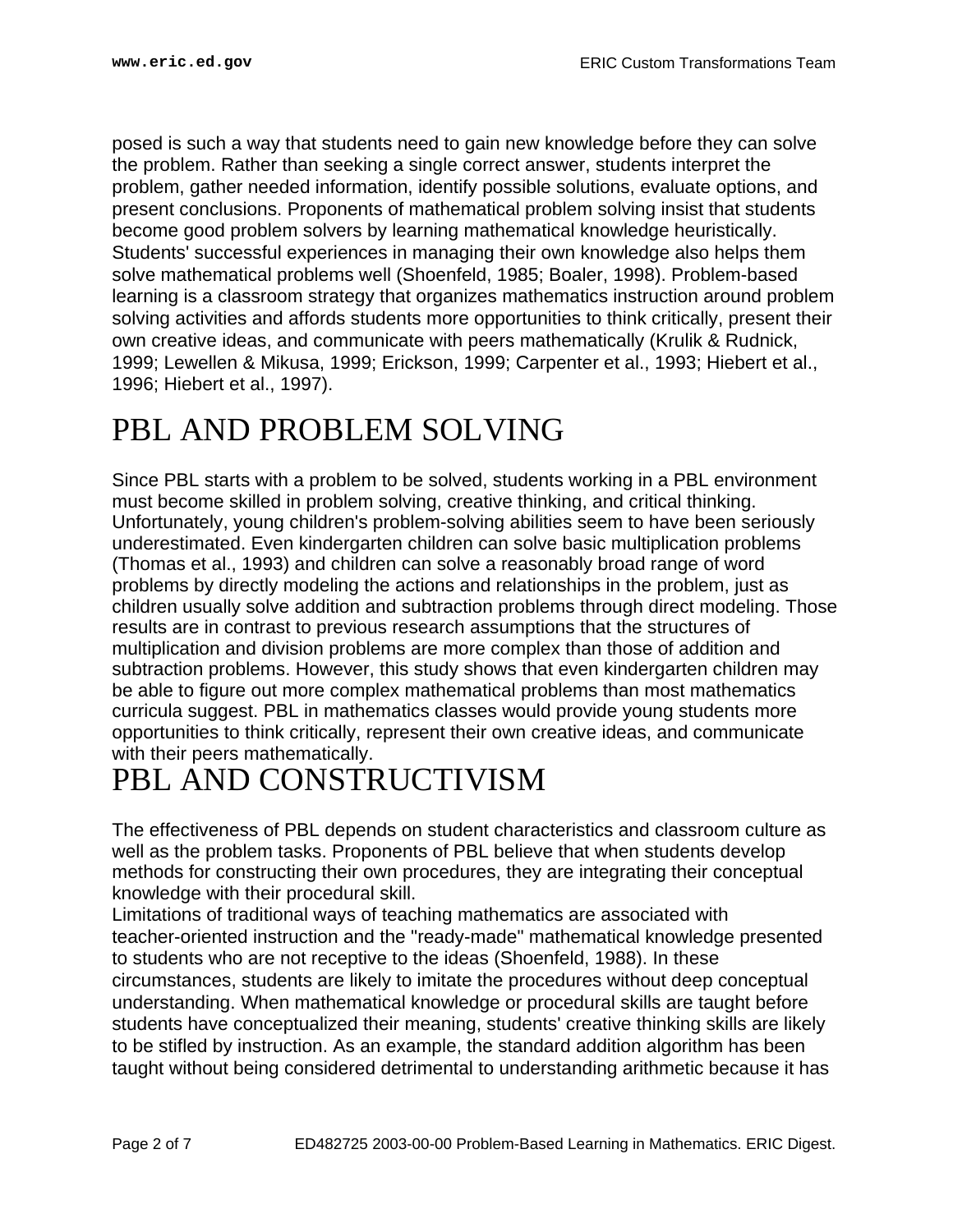been considered useful and important enough for students to ultimately enhance profound understanding of mathematics. Kamii and Dominick(1998), and Baek (1998) have shown, though, that the standard arithmetic algorithms would not benefit elementary students learning arithmetic. Rather, students who had learned the standard addition algorithm seemed to make more computational errors than students who never learned the standard addition algorithm, but instead created their own algorithm.

## <span id="page-2-0"></span>STUDENTS' UNDERSTANDING IN PBL ENVIRONMENT

The PBL environment appears different from the typical classroom environment that people have generally considered good, where classes that are well managed and students get high scores on standardized tests. However, this conventional sort of instruction does not enable students to develop mathematical thinking skills well. Instead of gaining a deep understanding of mathematical knowledge and the nature of mathematics, students in conventional classroom environments tend to learn inappropriate and counterproductive conceptualizations of the nature of mathematics. Students are allowed only to follow guided instructions and to obtain right answers, but not allowed to seek mathematical understanding. Consequently, instruction becomes focused on only getting good scores on tests of performance. Ironically, studies show that students educated in the traditional content-based learning environments exhibit lower achievement both on standardized tests and on project tests dealing with realistic situations than students who learn through a project-based approach (Boaler, 1998). In contrast to conventional classroom environments, a PBL environment provides students with opportunities to develop their abilities to adapt and change methods to fit new situations. Meanwhile, students taught in traditional mathematics education environments are preoccupied by exercises, rules, and equations that need to be learned, but are of limited use in unfamiliar situations such as project tests. Further, students in PBL environments typically have greater opportunity to learn mathematical processes associated with communication, representation, modeling, and reasoning (Smith, 1998; Erickson, 1999; Lubienski, 1999).

## <span id="page-2-1"></span>TEACHER ROLES IN THE PBL ENVIRONMENT

Within PBL environments, teachers' instructional abilities are more critical than in the traditional teacher-centered classrooms. Beyond presenting mathematical knowledge to students, teachers in PBL environments must engage students in marshalling information and using their knowledge in applied settings.

First, then, teachers in PBL settings should have a deep understanding of mathematics that enables them to guide students in applying knowledge in a variety of problem situations. Teachers with little mathematical knowledge may contribute to student failure in mathematical PBL environments. Without an in-depth understanding of mathematics, teachers would neither choose appropriate tasks for nurturing student problem-solving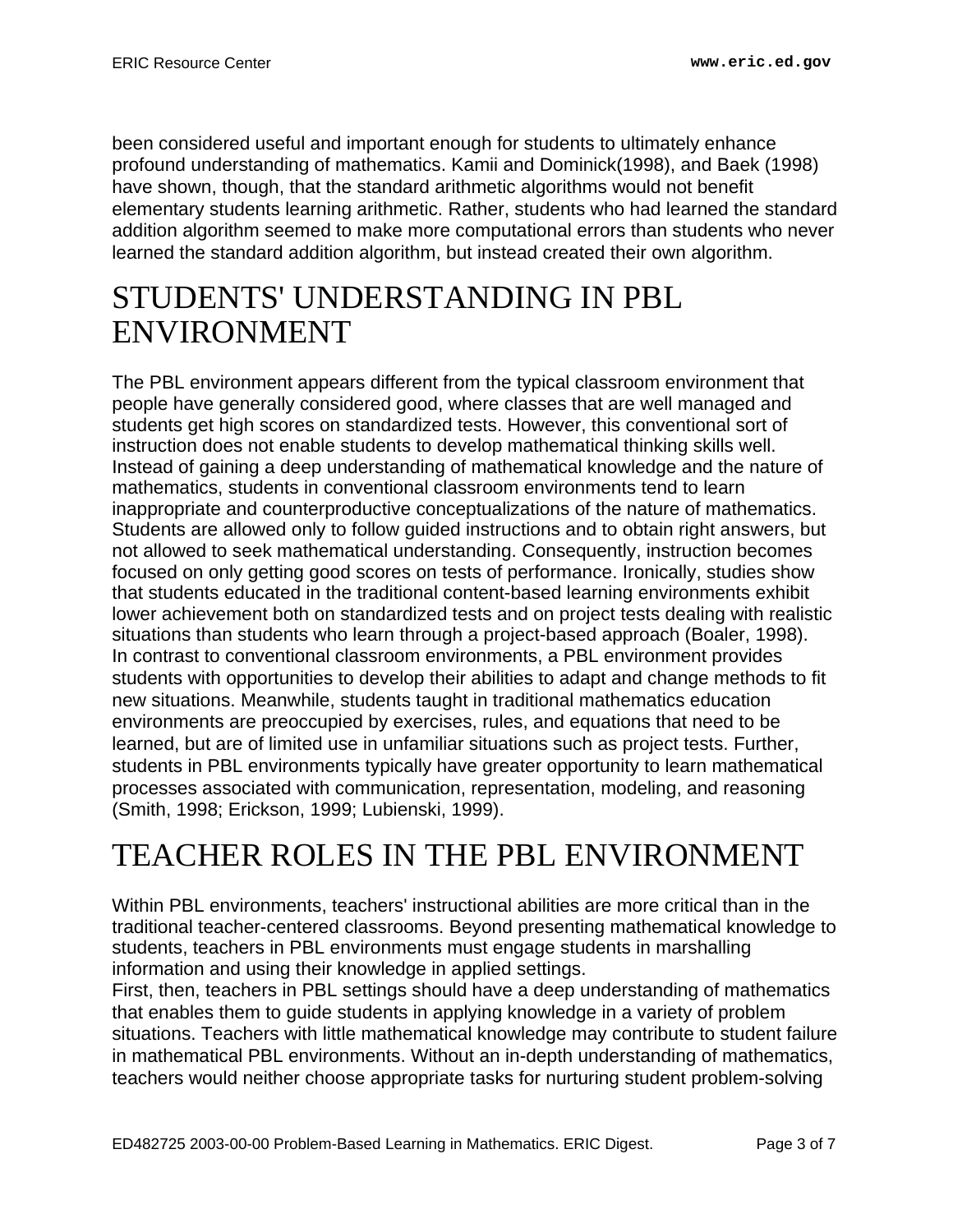strategies, nor plan appropriate problem-based classroom activities (Prawat, 1997; Smith III, 1997).

Furthermore, it is important that teachers in PBL environments develop a broader range of pedagogical skills. Teachers pursuing problem-based instruction must not only supply mathematical knowledge to their students, but also know how to engage students in the processes of problem solving and applying knowledge to novel situations. Changing the teacher role to one of managing the problem-based classroom environment is a challenge to those unfamiliar with PBL (Lewellen & Mikusa, 1999). Clarke (1997), found that only teachers who perceived the practices associated with PBL beneficial to their own professional development appeared strongly positive in managing the classroom instruction in support of PBL.

Mathematics teachers more readily learn to manage the PBL environment when they understand the altered teacher role and consider preparing for the PBL environment as a chance to facilitate professional growth (Clarke, 1997).

## <span id="page-3-0"></span>**CONCLUSIONS**

In implementing PBL environments, teachers' instructional abilities become critically important as they take on increased responsibilities in addition to the presentation of mathematical knowledge. Beyond gaining proficiency in algorithms and mastering foundational knowledge in mathematics, students in PBL environments must learn a variety of mathematical processes and skills related communication, representation, modeling, and reasoning (Smith, 1998; Erickson, 1999; Lubienski, 1999). Preparing teachers for their roles as managers of PBL environments presents new challenges both to novices and to experienced mathematics teachers (Lewellen & Mikusa, 1999). REFERENCES

<span id="page-3-1"></span>Boaler, J. (1998). Open and closed mathematics: student experiences and understandings. "Journal for Research on Mathematics Education," 29 (1). 41-62. Carpenter, T., Ansell, E. Franke, M, Fennema, E., & Weisbeck, L. (1993). Models of problem solving: A study of kindergarten children's problem solving processes. "Journal for Research in Mathematics Education," 24 (5). 428-441.

Clarke, D. M. (1997). The changing role of the mathematics teacher. "Journal for Research on Mathematics Education," 28 (3), 278-308.

Erickson, D. K. (1999). A problem-based approach to mathematics instruction. "Mathematics Teacher," 92 (6). 516-521.

Hiebert, J., Carpenter, T. P., Fennema, E., Fuson, K., Human, P., Murray, H., Olivier, A., & Wearne, D. (1996). Problem solving as a basis for reform in curriculum and instruction: The Case of Mathematics. "Educational Researcher," 12-18.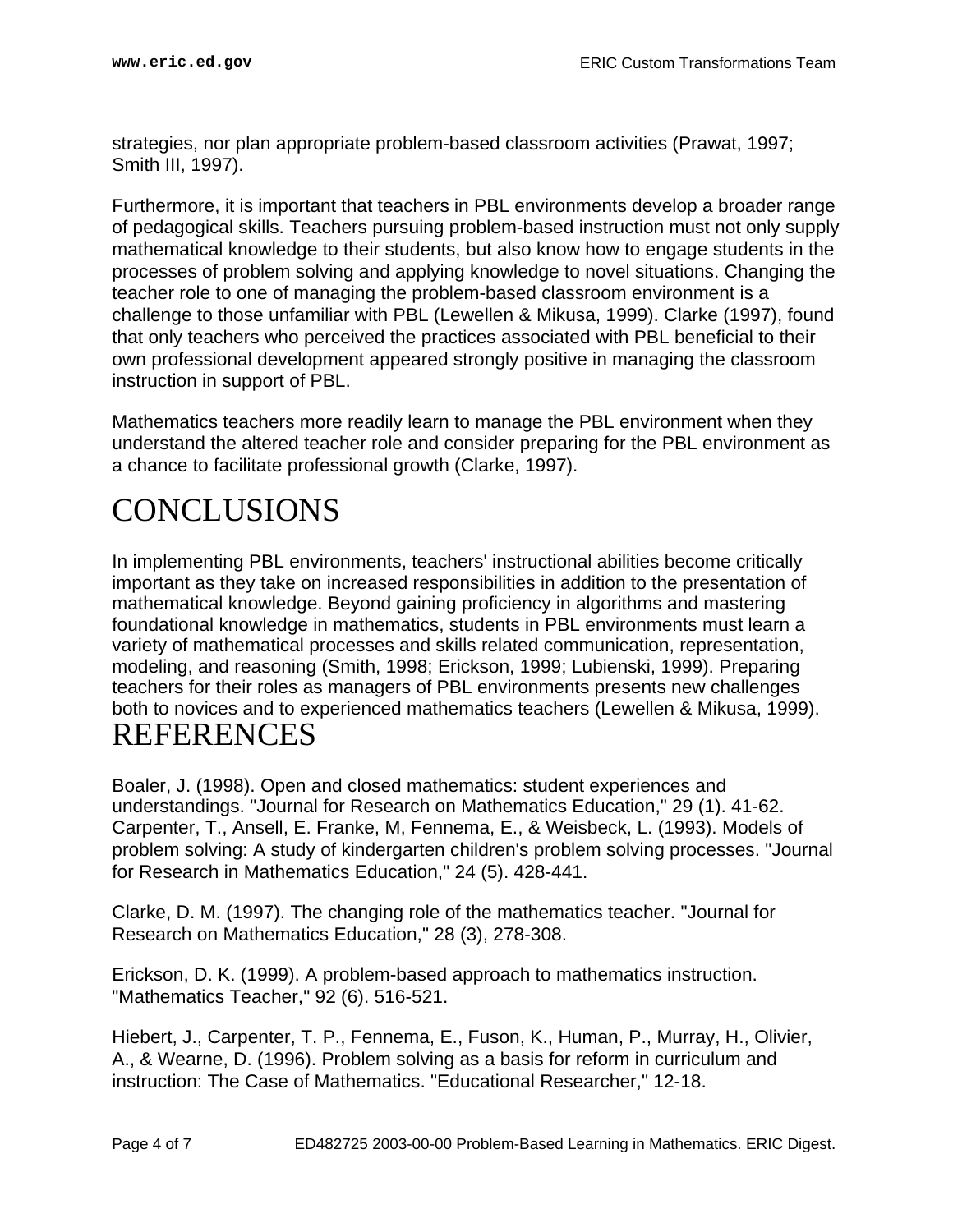Hiebert, J. Carpenter, T. P., Fennema, E., Fuson, K., Human, P., Murray, H., Olivier, A., & Wearne, D. (1997). Making mathematics problematic: A rejoinder to Prawat and Smith. "Educational Researcher," 26 (2). 24-26.

Krulik, S., & Rudnick, J. A. (1999). Innovative tasks to improve critical- and creative-thinking skills. In I. V. Stiff (Ed.), "Developing mathematical reasoning in grades K-12." Reston. VA: National Council of Teachers of Mathematics. (pp.138-145).

Lewellen, H., & Mikusa, M. G. (February 1999). Now here is that authority on mathematics reform, Dr. Constructivist! "The Mathematics Teacher," 92 (2). 158-163.

Lubienski, S. T. (1999). Problem-centered mathematics teaching. "Mathematics Teaching in the Middle School," 5 (4). 250-255.

Prawat, R. S. (1997). Problematizing Dewey's views of problem solving: A reply to Hiebert et al. "Educational Researcher." 26 (2). 19-21.

Schoenfeld, A. H. (1985). "Mathematical problem solving." New York: Academic Press.

Smith, C. M. (1998). A Discourse on discourse: Wrestling with teaching rational equations. "The Mathematics Teacher." 91 (9). 749-753.

Smith III, J. P. (1997). Problems with problematizing mathematics: A reply to Hiebert et al. "Educational Researcher," 26 (2). 22-24.

#### 0

#### SELECTED ERIC RESOURCES

The ERIC database can be electronically searched online at:

http://www.eric.ed.gov/searchdb/index.html. To most effectively find relevant items in the ERIC database, it is recommended that standard indexing terms, called "ERIC Descriptors," be used whenever possible to search the database. Both "problem based learning" and "problem solving" are ERIC descriptors, so these would be good terms to use in constructing an ERIC search. Following are some sample items that are included in the ERIC database:

Delisle, R. (1997) "How to use problem-based learning in the classroom." Alexandria, VA: Association for Supervision and Curriculum Development. [ED 415 004]

#### 0

This book shows classroom instructors how to challenge students by providing them with a structured opportunity to share information, prove their knowledge, and engage in independent learning.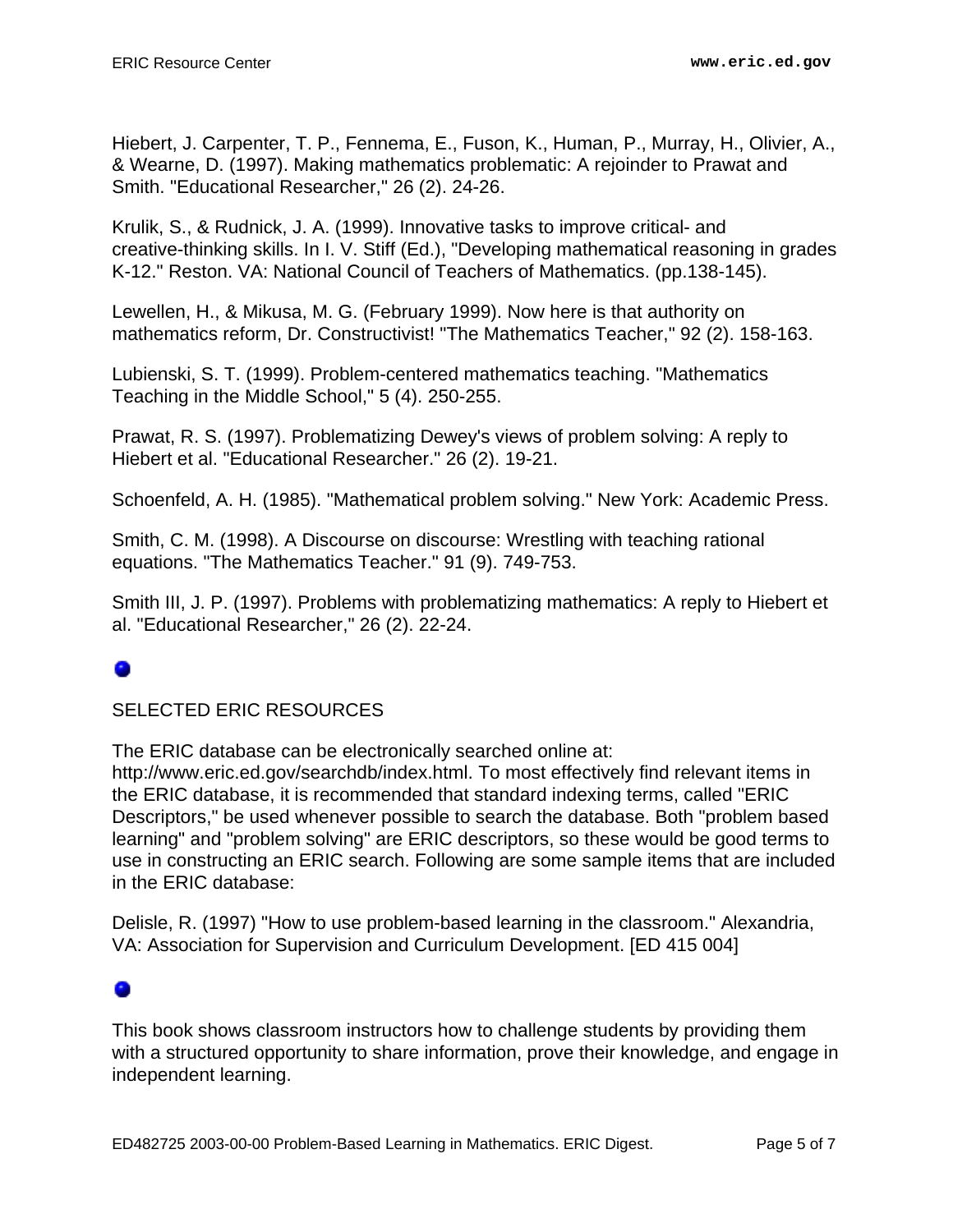Ulmer, M. B. (2000). "Self-grading: A simple strategy for formative assessment in activity-based instruction." Paper presented at the Conference of the American Association for Higher Education, Charlotte, NC. [ED 444 433]

#### ۰

This paper discusses the author's personal experiences in developing and implementing a problem-based college mathematics course for liberal arts majors. The paper addresses concerns about increased faculty workload in teaching for critical thinking and the additional time required for formative assessment.

van Biljon, J. A., Tolmie, C. J., du Plessis, J. P.. (1999, January). Magix-An ICAE System for problem-based Learning. "Computers & Education," 32 (1), 65-81. [EJ 586 410]

Discussion focuses on Magix, a prototype ICAE system for use in problem-based learning of linear mathematics for 10- to 12-year olds. The system integrates the principles of constructivism, user-driven interaction, knowledge-based systems, and metacognition.

Erickson, D. K. 1999, September). A problem-based approach to mathematics instruction. "Mathematics Teacher," 92 (6), 516-21. [EJ 592 083]

#### ۰

This article describes preparation for instruction using a problem-based approach as part of a teaching-strategy repertoire. Suggestions of ways that mathematics teachers can get assistance in successfully implementing a problem-based teaching approach are included. Research results indicate what students are likely to accomplish in such classes.

-----

This digest was funded by the Office of Educational Research and Improvement, U.S. Department of Education, under contract no. ED-99-CO-0024. Opinions expressed in this digest do not necessarily reflect the positions or policies of OERI or the U.S. Department of Education.

**Title:** Problem-Based Learning in Mathematics. ERIC Digest. **Document Type:** Information Analyses---ERIC Information Analysis Products (IAPs) (071); Information Analyses---ERIC Digests (Selected) in Full Text (073); **Target Audience:** Practitioners, Teachers